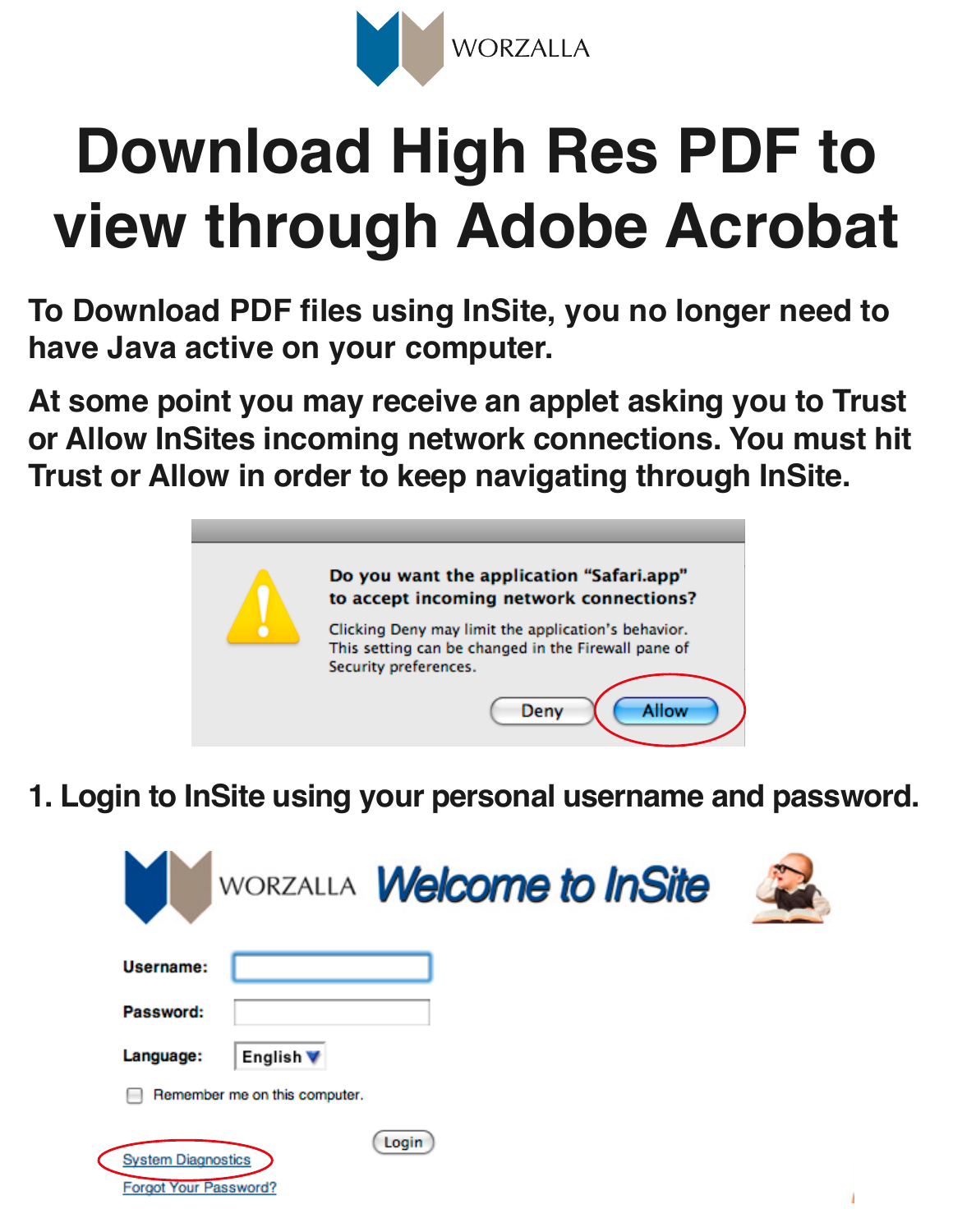**2. Select the pages you wish to download. If you wish to download everything select the number underlined next to "Total". If you wish to download only the pages that require**  your approval before we proceed with production, select the number underlined next to "Requiring Approval".

| Upload Files<br><b>Smart Review</b><br>Email Secure link<br>Previzw                                                                                                                                                                      |                                                                                                                                                          |
|------------------------------------------------------------------------------------------------------------------------------------------------------------------------------------------------------------------------------------------|----------------------------------------------------------------------------------------------------------------------------------------------------------|
| <b>Y Apploval Summary</b>                                                                                                                                                                                                                | V Info Sheet I Create                                                                                                                                    |
| <b>Total:</b> 321<br>Requiring Approval 24                                                                                                                                                                                               | There is no Info Sheet for this job.                                                                                                                     |
| Approval Not Required: 297                                                                                                                                                                                                               | V Notes I Add Note                                                                                                                                       |
| <b>T</b> Reviewers                                                                                                                                                                                                                       | Show<br>÷<br><b>All Notes</b>                                                                                                                            |
| There are no reviews outstanding for this job.                                                                                                                                                                                           | No notes have been added for this job.                                                                                                                   |
| 3. Select "Select All".<br>H<br>Upload Files<br>More Tools<br>Preview                                                                                                                                                                    | 4. Select "Download Proof".<br><b>Select All</b><br>Select None    Panes Selected:                                                                       |
| View: $\boxed{E}$<br>Sort By: Name ▼                                                                                                                                                                                                     | <b>Ex</b> Collapse<br>Thumbnail: <b>B3</b><br>$\Box$                                                                                                     |
| of 177 Pages<br><b>Showing Pages</b><br>÷I<br>$1 - 32$                                                                                                                                                                                   | Request Approval<br>₩                                                                                                                                    |
| EmperorsSoul_001.p1.pdf<br><b>Preflight Complete</b><br>Last Modified: 09/11/2012 2:17:21 PM<br>File Size: 67114<br>Path:\\ISILON\AraxiVolume_Isilon\Jobs\<br>1-61696-092-6\System\SubPages\<br>EmperorsSoul_001.p1.pdf<br><u>select</u> | 6<br>Set Color Target<br><b>Approval Requested</b><br>D<br>Applove<br>$\boldsymbol{x}$<br>Reject<br><b>Clear Reviews</b><br>n<br>Add To Group<br>Æ       |
| EmperorsSoul 002.p1.pdf<br><b>Preflight Complete</b><br>Œ<br>Last Modified: 09/11/2012 2:17:21 PM<br>File Size: 67579<br>Path:\\ISILON\AraxiVolume_Isilon\Jobs\<br>1-61696-092-6\System\SubPages\<br>EmperorsSoul_002.p1.pdf<br>select   | <b>Approval Requested</b><br><b>Remove From Group</b><br>Δ<br>石<br><b>Download Proof</b><br><b>Download HiRes</b><br><b>Download JPEG</b><br>膻<br>Report |
| EmperorsSoul 003.p1.pdf<br><b>Preflight Complete</b><br>Œ<br>Last Modified: 09/11/2012 2:17:21 PM<br>File Size: 67630                                                                                                                    | <b>Approval Requested</b><br>N<br><b>Remove Pages</b>                                                                                                    |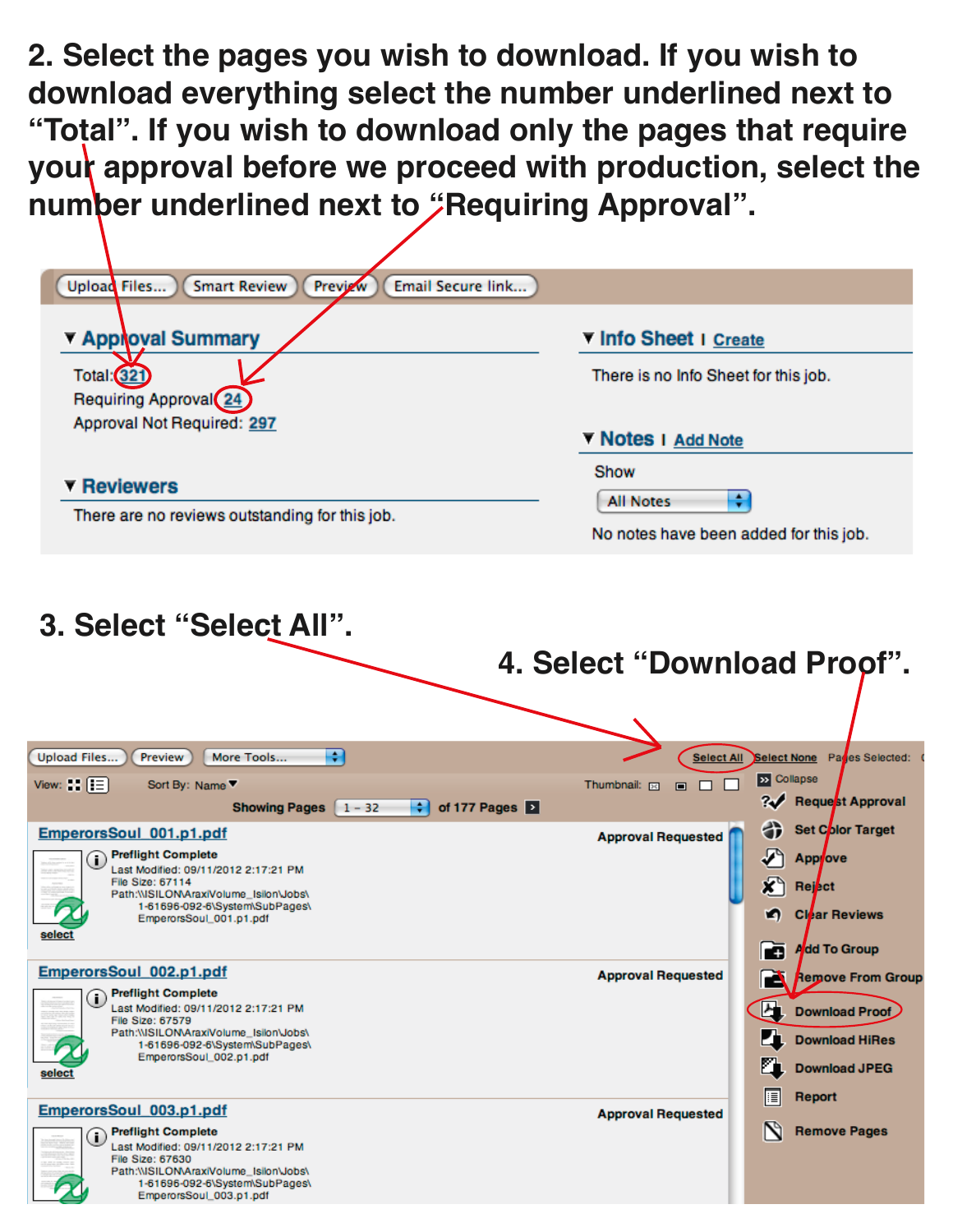**4. The file download screen will appear while a copy of your files are automatically downloaded to the default download destination on your computer. If Acrobat is available on your computer the files will automatically open in Acrobat after download.** 

|                                                                                                                                                                                                                           | insite.worzalla.com |  |
|---------------------------------------------------------------------------------------------------------------------------------------------------------------------------------------------------------------------------|---------------------|--|
| <b>Download</b>                                                                                                                                                                                                           |                     |  |
| Note: When you download multiple files, a compressed (.zip) file is created. If<br>you cannot extract the *.zip file with the OS embedded unzip tool, use a third-<br>party tool, such as iZip (Mac) and 7-zip (Windows). |                     |  |
| Single or multiple PDF file                                                                                                                                                                                               |                     |  |
| Single-page proof (a PDF file for each page)                                                                                                                                                                              |                     |  |
|                                                                                                                                                                                                                           |                     |  |
| Multi-page proof (a single PDF file for 192 pages)                                                                                                                                                                        |                     |  |
|                                                                                                                                                                                                                           |                     |  |
|                                                                                                                                                                                                                           |                     |  |